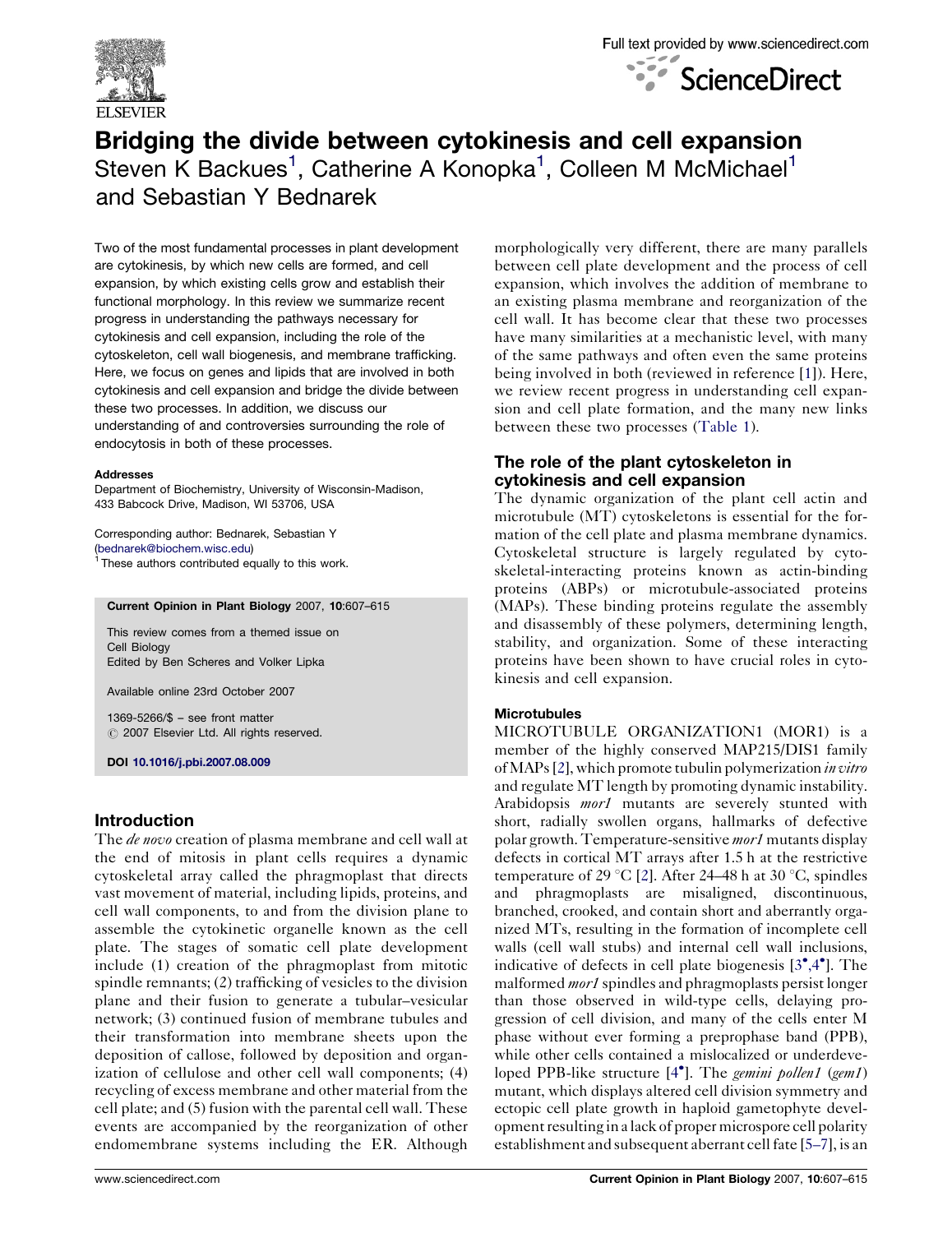<span id="page-1-0"></span>allele of *mor1*, which produces truncated MOR1 protein [\[8](#page-6-0)].

Immunolocalization of MOR1/GEM1 revealed that MOR1 colocalizes with cortical MTs in interphase cells and with PPBs, spindle MTs, and phragmoplasts [\[8](#page-6-0)]. An antibody against the N-terminus of MOR1 [[4](#page-6-0)<sup>°</sup>] revealed that MOR1 localizes along the entire length of MTs at all stages of the cell cycle, even in mor1-1 cells after exposure to  $29^{\circ}$ C for  $24-48$  h. These data agree with previous evidence of strong colocalization of tubulin with MAP200, the tobacco homolog of MOR1, along PPBs, spindles, and phragmoplasts in BY2 cells [[9\]](#page-6-0). The defects observed in *mor1* morphology and the coincident misorganization of MTs, as well as colocalization of MOR1 with cytokinesis-specific MT structures, underline the importance of MT organization to proper cell expansion and cytokinesis.

#### Actin

Several ABPs have been recently shown to play roles in cell expansion, particularly polar cell growth [\[10–14](#page-6-0)], and to regulate cell plate guidance, mutants of which cause misaligned crosswalls between daughter cells [\[15–17](#page-6-0)]. However, only one class of ABPs, the formins, has been implicated to be directly involved in cell plate formation. Formins act as positive regulators of actin polymerization by promoting actin monomer release from the G-actinsequestering protein profilin and subsequent nucleation of unbranched actin filaments (reviewed in reference [\[18](#page-6-0)]). The Arabidopsis formins AFH1 and AtFH8 play a role in polar cell expansion of pollen tubes and root hairs, respectively, while AtFH5 plays a role in the timing and rate of cytokinesis [[19–22\]](#page-6-0).

Overexpression of AFH1 in pollen tubes reveals that proper regulation of AFH1 activity at the surface of an actively growing cell is required to maintain tip-focused polar cell expansion. In wild-type pollen tubes and root hairs, actin cables are seen in the shank of the pollen tube and terminate in the subapical region, while a fine actin meshwork is present at the tip. Overexpression of the formin homology 1 (FH1) and formin homology 2 (FH2) domains of AFH1 results in actin cable formation throughout the length of the pollen tube. Broadening of the pollen tube, loss of tip-focused growth, and severe membrane deformation at the tip are also observed in the overexpression mutants [[19](#page-6-0)].

Table 1

| Selected mutants with abnormal cell expansion and cytokinesis defects |                 |                                                                           |                                                                                    |                                                   |
|-----------------------------------------------------------------------|-----------------|---------------------------------------------------------------------------|------------------------------------------------------------------------------------|---------------------------------------------------|
| Gene                                                                  | <b>Mutation</b> | Cell expansion defects                                                    | Cytokinesis defects                                                                | References                                        |
| <b>Microtubules</b>                                                   |                 |                                                                           |                                                                                    |                                                   |
| GEM1/MOR1                                                             | <b>TS</b>       | Short, radially swollen organs;<br>abarrently organized MTs               | Misaligned phragmoplasts; incomplete<br>cell walls                                 | $[2,3^{\bullet},4^{\bullet}]$                     |
|                                                                       | Truncation      | N/A                                                                       | Ectopic cell plate growth                                                          | [5,6,8]                                           |
| Actin                                                                 |                 |                                                                           |                                                                                    |                                                   |
| AFH <sub>1</sub>                                                      | <b>OE</b>       | Swollen pollen tube tips                                                  | N/A                                                                                | $[19]$                                            |
| AtFH <sub>8</sub>                                                     | <b>OE</b>       | Swollen root hair tips                                                    | N/A                                                                                | $[22]$                                            |
|                                                                       | DN              | Growth arrest of root hairs                                               | N/A                                                                                | [20]                                              |
| AtFH <sub>5</sub>                                                     | KO              | <b>ND</b>                                                                 | Slower/delayed cytokinesis                                                         | $[21]$                                            |
| Cell wall                                                             |                 |                                                                           |                                                                                    |                                                   |
| VGD1                                                                  | KO              | Slow growth; pollen tubes rupture                                         | <b>ND</b>                                                                          | [26]                                              |
| Membrane trafficking                                                  |                 |                                                                           |                                                                                    |                                                   |
| DRP1A                                                                 | KO              | Non-polar stigmatic papillae growth                                       | <b>ND</b>                                                                          | [50]                                              |
| DRP1A/DRP1E                                                           | <b>KO</b>       | Unexpanded embryonic cells                                                | Cell plate stubs in embryo                                                         | $[51]$                                            |
| DRP1C                                                                 | KO              | Hydrated pollen PM invaginations                                          | N/A                                                                                | [51]                                              |
| <b>TPLATE</b>                                                         | <b>KO</b>       | Hydrated pollen PM invaginations                                          | N/A                                                                                | [52]                                              |
|                                                                       | <b>RNAi</b>     | Organ swelling                                                            | Fusion w/parental PM                                                               | $[52^{\circ}]$                                    |
| $PIK4\beta1$                                                          | KO              | Abnormal root hair morphology                                             | Occasional cell wall stubs                                                         | [56], Kang and Nielsen,<br>personal communication |
| Other/unknown                                                         |                 |                                                                           |                                                                                    |                                                   |
| elch                                                                  | KO              | Clustered trichomes                                                       | Multinucleate cells; cell wall stubs                                               | $[43^{\circ}]$                                    |
| sfh1                                                                  | KO              | Shorter, branched root hairs                                              | N/A                                                                                | [58]                                              |
| srd                                                                   |                 | Shorter organs; swollen root                                              | Supernumerary root cortex cells                                                    | [63]                                              |
| scd1                                                                  | <b>TS</b>       | Shorter organs                                                            | Multinucleate stomata and pavement<br>cells w/cell wall stubs                      | [64]                                              |
|                                                                       | <b>KO</b>       | Shorter organs; less lobed epidermal<br>pavement cells; trichomes rupture | Multinucleate stomata and pavement<br>cells w/cell wall stubs; branched root hairs | [64]                                              |
| korrigan                                                              | <b>TS</b>       | Shorter, swollen organs                                                   | N/A                                                                                | [65]                                              |

Abbreviations: TS, temperature sensitive; OE, overexpression; DN, dominant negative; KO, knockout; RNAi, RNA-mediated interference; PM, plasma membrane; ND, none detected.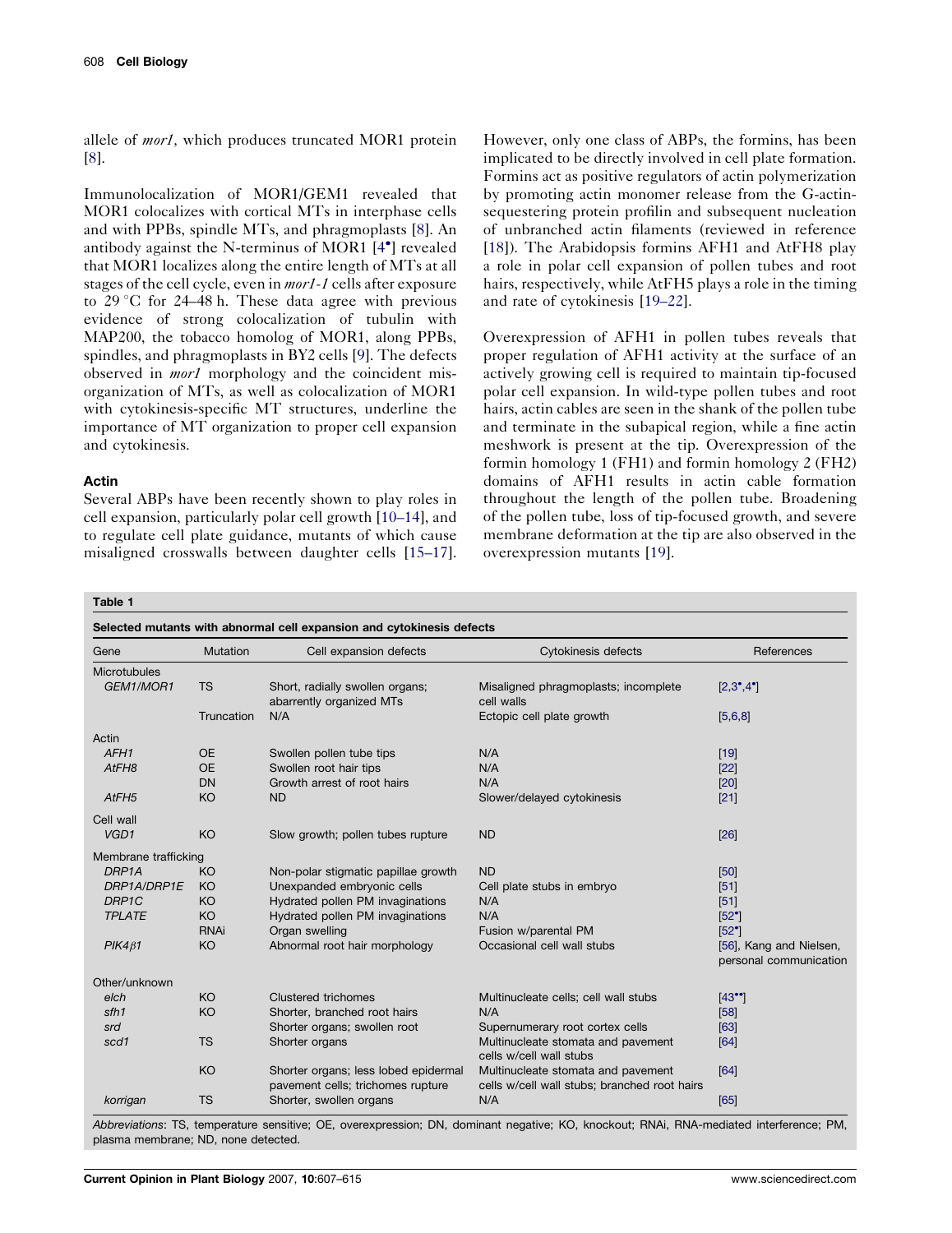Overexpression of AtFH8 results in similar changes in root hair morphogenesis. In weak AtFH8 overexpression lines, actin cables extend to the extreme tip of root hairs, resulting in short, wavy, or swollen root hairs. In lines with higher expression, actin organizes into an irregular mesh resulting in root hairs with branched tips or bulb-shaped bases, or multiple hairs originating from the same cell [\[22](#page-6-0)]. By contrast, Arabidopsis plants expressing an inducible dominant-negative AtFH8 lacking its FH2 domain display growth arrest of root hairs upon induction [\[20](#page-6-0)].

The Arabidopsis formin, AtFH5, functions in cytokinesis. A constitutively expressed GFP fusion to AtFH5 is localized at the division zone in dividing Arabidopsis root cells and exhibits strong fluorescence as the cell plate expands and gradually disappears after the cell plate fuses with the parent cell wall. Insertional T-DNA atfh5 knockout lines show delays in cellularization and a slowing of cell plate formation [\[21](#page-6-0)]. The combined evidence of a role for AtFH5 in cytokinesis, and AFH1 and AtFH8 in polar cell expansion shows the essential role of actin regulation by formins in both processes.

# Cell wall biogenesis during cytokinesis and cell expansion

The processes of cytokinesis and cell expansion both require the addition of new cell wall materials to impart mechanical strength to and dictate the shape of the underlying cellular membrane. The plant primary cell wall is a complex and heavily cross-linked polysaccharide made up of crystalline cellulose microfibrils within a matrix of hemicelluloses and pectins [\[23](#page-6-0)]. Regulated pectin cross-linking functions to allow cellulose microfibril separation during cell growth, and subsequently, to affix cells in place once growth has ceased [[23\]](#page-6-0). Pectins are synthesized as neutral methylesters and secreted into the cell wall where they must be de-esterified by an enzyme called pectin methylesterase (PME), which exposes the acidic carboxyl groups making them available for calcium or boron cross-linking.

Recent studies have demonstrated that pectins are important to both cytokinesis and cell expansion. In lily and tobacco, exogenously applied PME was found to induce cell wall thickening and inhibition of growth at the apical tip of pollen tubes. A tobacco pollen-specific PME, NtPPME1, expressed as a C-terminal GFP fusion to the prepro-NtPPME1, and methylesterified pectins, are detected at the apical tip of pollen tubes, while deesterified pectins and cell wall thickening are detected along the flanks [\[24](#page-6-0)]. Likewise, the apical tip of growing Solanum chacoense pollen tubes has the greatest concentration of methylesterified pectin with an increase in deesterified pectin along the axis of the pollen tube. This apical–distal gradient correlates with an increase in rigidity and a decrease in visco-elasticity along the length of the pollen tube [[25\]](#page-6-0).

Pollen of the Arabidopsis *vanguard1* (vgd1) PME knockout mutant produces unstable pollen tubes that burst when germinated *in vitro*. During fertilization vgd1 pollen tubes grow more slowly down the style and do not reach the terminal length of wild-type pollen tubes when germinated on the stigma [[26\]](#page-6-0). This is also observed in knockout mutants of another pollen-specific PME, AtPPME1. Supporting the importance of PME activity at the cell wall of the growing pollen tube, functional YFP-AtPPME1 protein fusions show fluorescence at the tip and along the periphery of the pollen tube, as well as in internal structures believed to be Golgi and/or ER [[27\]](#page-6-0), and a C-terminal GFP VGD1 fusion protein localizes to the cell wall region in plasmolyzed pollen tubes [[26\]](#page-6-0).

Pectins are also abundant in the forming cell plate, although PMEs that function at the cell plate remain to be identified. In dividing and expanding maize root cells [[28](#page-6-0)<sup>°</sup>], as well as in dividing tobacco BY2 suspen-sion-cultured cells [[29](#page-6-0)<sup>••</sup>], immuno-electron microscopic analysis has shown the accumulation of arabinan and homogalacturonan and homogalacturanan and rhamnogalacturonan pectins, respectively, in the cell plate. Interestingly, antibodies reactive to de-esterified pectin label not only the mature cell wall but also the cell plate, even in its early stages, as well as multivesicular bodies/ endosomes. By contrast, antibodies to methylesterified pectins, which strongly label the Golgi, show only weak reactivity at the cell plate. This has led to the suggestion, as illustrated in [Figure 1](#page-3-0), that the majority of pectins in the forming cell plates are derived from a mature cell wall via endocytosis, as discussed below  $[28^{\circ}, 29^{\circ\bullet}].$  $[28^{\circ}, 29^{\circ\bullet}].$  $[28^{\circ}, 29^{\circ\bullet}].$ 

# Membrane trafficking during cytokinesis and cell expansion

The conventional theory of secretory activity in cell plate construction and cell expansion is that Golgi-derived vesicles are delivered toward the site of secretion via the cytoskeleton and fuse with other vesicles or membrane tubules with the aid of the exocyst complex and other fusion factors. Exocyst-like structures were observed in tomographic reconstruction of the cell plate [\[30\]](#page-6-0). Several exocyst mutants have growth defects in polar cell types [\[31,32\]](#page-7-0), and although no cytokinetic defects have been reported in those mutants, it is hypothesized that the identification of additional exocyst mutants will uncover cell plate defects.

Morphological analysis over the past decade has suggested that the primary trafficking to the cell plate is via the Golgi biosynthetic pathway. However, several different groups have assembled evidence suggesting that endocytic trafficking is directed to the cell plate in dividing cells. Proposed membrane-trafficking pathways during interphase and cytokinesis are illustrated in [Figure 1.](#page-3-0)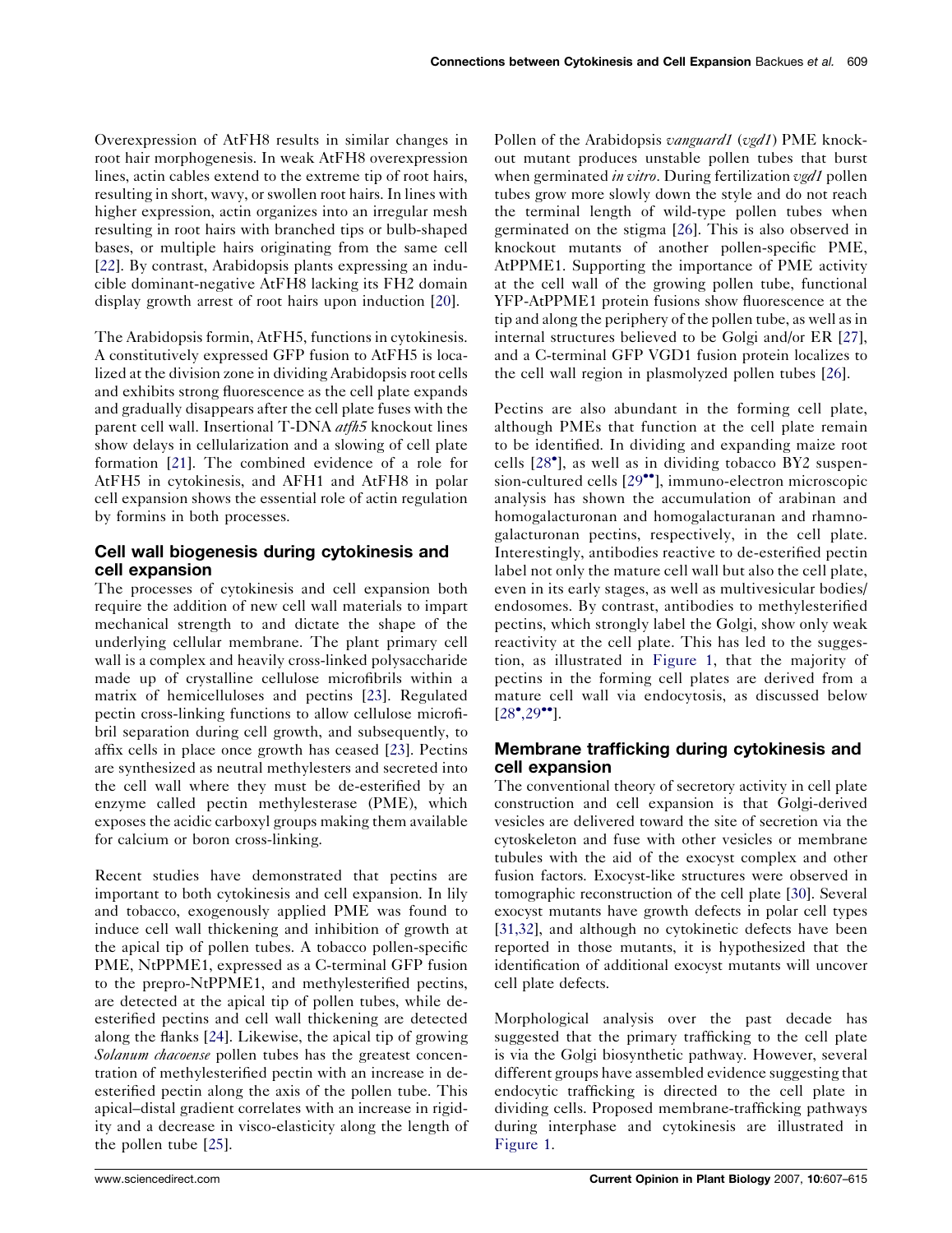<span id="page-3-0"></span>



Schematic of membrane-trafficking pathways implicated in cell expansion and cell plate development. The biosynthetic secretion pathway of trans-Golgi network (TGN) to plasma membrane (1) contributes to anisotropic cell expansion and has been thought to be the main pathway of membrane delivery to the cell plate on the basis of EM studies. Although uncharacterized in plants, a Golgi to endosome secretion pathway (5) cannot be ruled out. Recent studies suggest that the TGN may also function as an endocytic organelle (2) in interphase. Endocytosis via the endosomes (4) or the TGN (2) has recently been introduced as another source for cell plate membrane on the basis of plasma membrane protein localization and cell wall component recycling. Because endocytosed cell wall components and the plasma membrane auxin carrier PIN1 have been visualized at the cell plate, it is possible that recycling functions proposed for ARA6 positive (3) and GNOM positive (6) endosomes during cell expansion may also function during cell plate development. Endosome to Golgi retrograde trafficking has been proposed (7) via the retromer complex (of which GRIP is a component), but it is not clear if this also occurs during cytokinesis. During interphase, much of the endocytic cargo is eventually targeted to the multivesicular body (8) for subsequent delivery to, and destruction in, the vacuole. In light of the recent evidence for an endocytic role in cell plate development, the regulation of this pathway may prove vital for proper cell division. See text for further details and references.

The lipophilic endocytic tracer FM4-64 is incorporated into developing cell plates [\[29](#page-6-0)\*[,33](#page-6-0)\*[,34](#page-6-0)], suggesting that endocytosed material is delivered to initiating and expanding cell plates. Questions remain however, regarding the mechanism of FM4-64 transport considering the vast interconnectivity of the plant endomembrane system. More convincing than the trafficking of FM4-64 is the observation that pectins and xyloglucans that previously resided in cell walls based on their cross-linking composition have been detected at the cell plate [[28](#page-6-0)<sup>°</sup>]. It is hypothesized that endosomes, and not Golgi, are the source of the cross-linked cell wall components  $[28^\bullet, 29^\bullet]$  $[28^\bullet, 29^\bullet]$  $[28^\bullet, 29^\bullet]$ . It is unclear, however, whether Golgi-derived pectins can be cross-linked in a developing cell plate or other mem-brane compartments. Dhonukshe et al. [\[29](#page-6-0)<sup>••</sup>] estimated that endocytic traffic doubles in dividing cells and found

that the same plasma membrane proteins that were shown to be endocytosed by clathrin-dependent endocytosis [\[35](#page-7-0)] are also present at very young, developing cell plates [\[29](#page-6-0)<sup>••</sup>]. In addition, endosomal markers (GFP-ARA7 and GNOM-myc) and not Golgi markers (ST-YFP and TLG2a) are significantly found at the division zone [\[29](#page-6-0)<sup>••</sup>]. A note of caution should be added as most of these GFP-tagged markers were constitutively or heterologously expressed and their localization may not truly represent native localization. The large amounts of membrane trafficking to the cell plate may cause many overexpressed proteins to become mis-localized to the cell plate.

On the basis of these data, the authors suggest that endosomes organize around the cell plate, confirming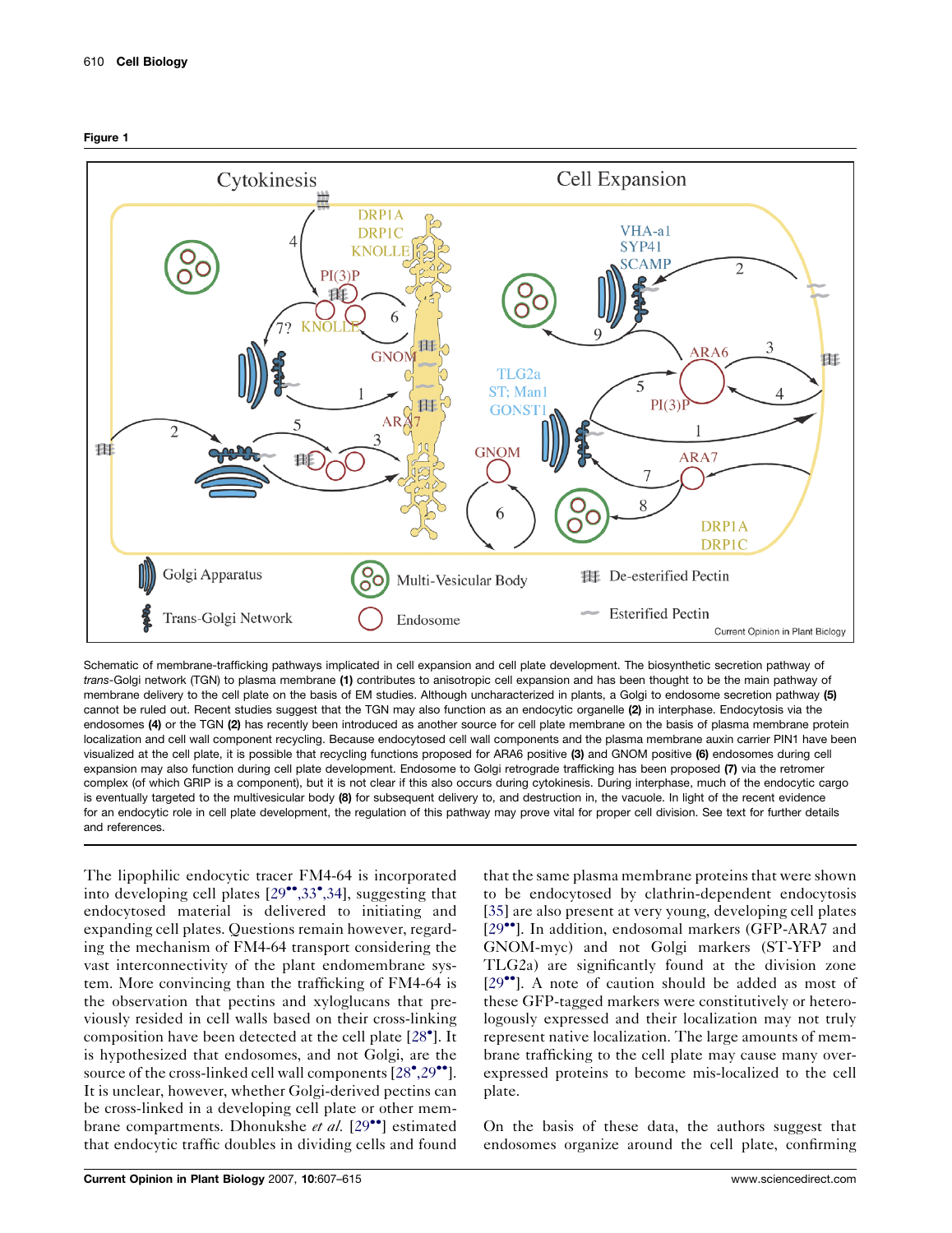what was observed with the endosomal-resident lipid PI(3)P, and that cell plate formation is initiated by fusion of endosomes at the division plane. However, endosomes have not been detected in electron tomographs of the early stages of cell plate formation in somatic, endosperm, or pollen cytokinesis [\[30,36–38\]](#page-6-0). Instead, a cloud of vesicles of the typical diameter of post-Golgi anterograde traffic is seen [\[30,36,37,39\]](#page-6-0). Multivesicular bodies (MVBs), a late compartment in the endocytic pathway, were detected around the cell plate by electron microscopy in later stages of its development, but not until the maturation phase when there is substantial membrane recycling, at which point the total number of MVBs in the cell quadruples [\[38,39\]](#page-7-0). By contrast, the number of Golgi stacks doubles before G2 phase and are concentrated around the cell plate in cytokinesis [\[38](#page-7-0)]. Interestingly, there is also a change in vacuole morphology and a reduction of vacuole surface area by half in the late stages of cytokinesis [\[38](#page-7-0)]. Nonetheless, the data presented by Dhonukshe et al.  $[29$  $[29$ <sup>\*</sup>] do support the notion that endocytic membrane and cargo can become integrated into the cell plate. In this case, one would suspect that the regulatory mechanisms that sort to the degradation and recycling pathways may be superseded or shut down during cytokinesis. A next step might be to look for cytokinesisspecific signals that could mediate this redirection.

A clue may come from MVBs, now thought to be equivalent to prevacuolar compartments (PVCs) [[40\]](#page-7-0). Endocytic proteins targeted for degradation or newly synthesized vacuolar-resident proteins are ubiquitinated and recognized by an ESCRT-I complex, after which the vesicle fuses with MVBs with help from the ESCRT-II and ESCRT-III complexes (reviewed in references [\[41,42](#page-7-0)]). A mutant in an Arabidopsis homolog of a subunit of the ESCRT-I complex that binds ubiquitin, elch, exhibits multinucleated cells with incomplete cell walls, albeit at very low frequency, a hallmark of cytokinetic defects [\[43](#page-7-0)<sup>••</sup>]. Presumably ELCH recognizes a protein targeted for degradation. In light of the idea that endocytic cargo can reach the cell plate ([Figure 1](#page-3-0)), it is possible that a protein targeted for degradation is mis-targeted to the cell plate, causing the cytokinetic defects in the *elch* mutant. Epistatic interactions with a weak allele of tubulin-folding cofactor A (*kiesel*) suggest that ELCH may act through microtubules.  $elckis-T1$  double mutants have smaller cells and an increased number of multinucleated cells than the single mutants alone, suggesting the genes may operate in the same pathway. It will be interesting to determine the targets of ELCH during both interphase and cytokinesis.

Another issue that complicates the debate between exocytic and endocytic pathways during cytokinesis and cell expansion is the recent controversy over the nature of the trans-Golgi network (TGN) in plants. Two recent reports concerning the localization of TGN-resident proteins and endocytic cargo have suggested that the TGN may function as an early endosome. The V-ATPase, VHA-a1 [[33](#page-7-0)<sup>°</sup>], and TGN-localized SNARE protein SYP41 [\[44](#page-7-0)] do not colocalize with Golgi or PVC but do aggregate when cells are treated with Brefeldin A, a characteristic of Golgi membranes [[45\]](#page-7-0). Interestingly, endocytic trafficking was blocked when the activity of the VHA isoforms were inhibited [[33](#page-7-0)- ]. Subsequently, a rice homolog of the endocytosis-mediating protein, Secretory CArrier Membrane Proteins, SCAMP1, that was also found to reside in VHA-a1 and SYP41 positive structures had a localization separate from that of the *cis*-Golgi-resident protein GONST1-YFP, and trans-Golgi-resident protein Manno-sidase1-GFP markers [\[46](#page-7-0)<sup>°</sup>]. This suggests that the TGN in plants may be able to dissociate from the rest of the Golgi. In a time course assay, FM4-64 labeled the VHAa1 positive TGN structures earlier than the ARA6 or ARA7 positive endosomes, suggesting that the TGN may also act as an early endosome [[33](#page-7-0)<sup>°</sup>]. If the TGN is involved in both anterograde and endocytic trafficking, as the above studies suggest, the observations of PM and endocytic-resident proteins appearing early at the cell plate [[29](#page-6-0)<sup>••</sup>] are not surprising, as the TGN is at the intersection of these pathways. The crucial step is to fully define the nature and function of the TGN and to determine if the localization of VHA-a1, SYP41, and SCAMP is truly at the TGN and not in an uncharacterized intermediate recycling compartment between the TGN and early endosomes.

## Membrane recycling and phosphoinositides in cytokinesis and cell expansion

Endocytosis plays an essential role in cytokinesis and cell expansion regardless of whether or not the PM is a source of new membrane material for the growing cell plate because of the need for large-scale membrane recycling during the maturation of the newly formed membrane. An estimated 70% and 80% of membrane delivered to the cell plate [[36\]](#page-7-0) and growing pollen tubes [\[47](#page-7-0)], respectively, is recycled. Much of the machinery in membrane recycling – and endocytosis in plants in general – has not been determined in plants, but clathrin has been detected both at the cell plate [\[39](#page-7-0)] and in pollen tubes [\[48](#page-7-0)], and studies of cell expansion mutants have begun to implicate additional proteins [[49–51\]](#page-7-0). Membrane recycling and endocytosis also require lipid determinants, as does exocytosis, and recent work focusing on phosphorylated phosphoinositides (PIPs) has begun to elucidate their role in cytokinesis and cell expansion as well.

Several mutants with altered membrane morphology characterized by large plasma membrane invaginations, such as *tplate*  $[52^{\circ}]$  $[52^{\circ}]$  and the dynamins,  $drp1A$  [\[50](#page-7-0)] and  $drp1C$  [\[51](#page-7-0)], fail to undergo proper expansion in developing pollen (*tplate* and  $drp1C$ ) or stigmatic papillae ( $drp1A$ ). Although the roles these proteins play in endocytosis or other membrane dynamics have not been elucidated, the mutants' defects in plasma membrane morphology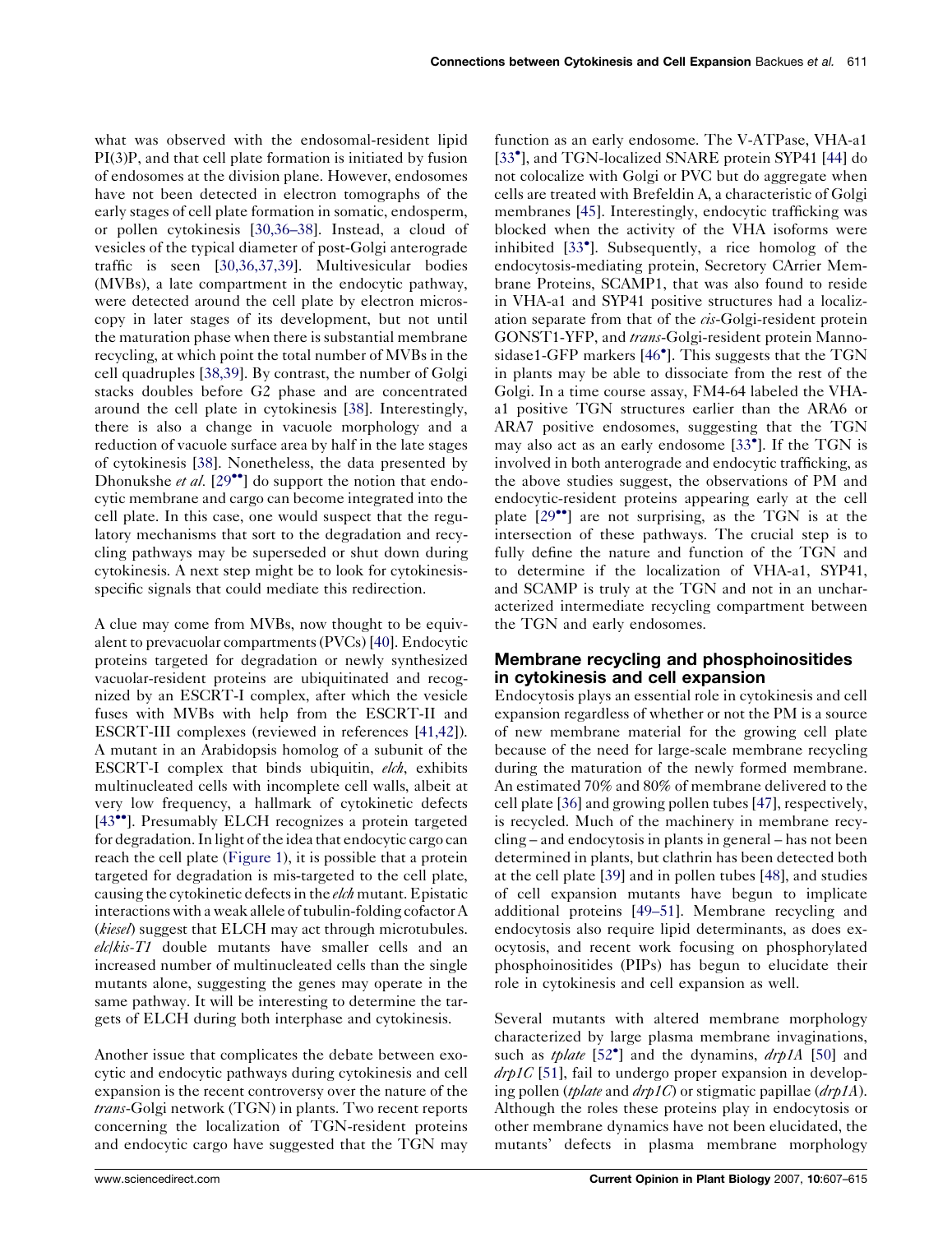suggest an absolute requirement for endocytosis in cell expansion. DRP1A has also been shown to interact with VAN3, a small GTPase-activating protein involved in post-Golgi trafficking, and to cooperate with VAN3 in vascular patterning [[53](#page-7-0)].

GFP fusion proteins of DRP1A and TPLATE localize not only to regions of active cell expansion but also to the cell plate [\[49,52](#page-7-0)- ]. DRP1A is thought to function during the early stages of cytokinesis and localizes to the growing edge of the cell plate, whereas TPLATE is involved in positioning and fusion of the maturing cell plate with the parental plasma membrane, and localizes to both the cell plate and the site of fusion [[30,49,52](#page-6-0)°].

Additional evidence that membrane recycling plays a crucial role in cell expansion is the localization of PI(3)P, which has been studied throughout the cell cycle using a YFP-2xFYVE reporter [\[54](#page-7-0)]. It is found primarily in rapidly moving vesicles dispersed throughout the cytoplasm, most of which colocalize with the endosomal/ prevacuolar marker mRFP-AtRABF2b. These PI(3)Plabeled vesicles are enriched at the tips of growing root hairs, consistent with the reported localization of other endosomal markers [\[55](#page-7-0)], and are also clustered around the growing edges of the forming cell plate, although the cell plate itself is not PI(3)P enriched. If these PI(3)P-labeled vesicles at the division plane are indeed endosomes, this is further support for the involvement of endocytic structures in cytokinesis, whether purely in recycling or possibly as a direct source of material for the newly forming membrane.

Other phosphoinositides play a crucial role in cell expansion, although their roles remain to be determined. PI(4)P, when visualized either by antibodies or an eYFP-hFAPP1 reporter, is also found at the tip and, to a lesser extent, the sides of growing root hairs (Nielsen, personal communication). PI-4 kinase  $\beta$ 1 (PI4K $\beta$ 1) has been shown to be an effector of the small GTPase RABA4b and resides with it on a compartment at the tips of root hairs that appears by immuno-electron microscopy to be TGN  $[56,57^{\bullet\bullet}]$  $[56,57^{\bullet\bullet}]$  $[56,57^{\bullet\bullet}]$ . PIK4 $\beta$ 1 mutants have aberrant root hair morphology, and show a disorganized TGN at the root hair tip, suggesting a role for PI(4)P in exocytic vesicle trafficking during polar cell expansion [[57](#page-7-0)\*']. These mutants also have mild defects in cytokinesis (Kang and Nielsen, personal communication) suggesting that PI(4)P may also be involved in membrane trafficking at the forming cell plate, although the localization of PI(4)P during cytokinesis has not been studied.

 $PI(4,5)P_2$  also localizes strongly to the tip of growing root hairs, and in a spiral pattern along the flanks [\[58](#page-7-0)]. Proper PI(4,5)P localization is essential for proper root hair growth, and its disruption leads to disorganization of the actin cytoskeleton [\[58,59\]](#page-7-0) that is thought to be

important for both endocytosis and exocytosis at the growing tip. A direct role for  $PI(4,5)P_2$  in endocytosis, exocytosis, or cytokinesis, such as it plays in animal systems [[60,61](#page-7-0)], has not yet been demonstrated.

One protein that regulates  $PI(4,5)P_2$  localization at the tip of growing root hairs is a SEC14-type PI-transfer protein, AtSFH1. Root hairs from a sfh1 null mutant have reduced tip-localization of  $PI(4,5)P_2$  and are shorter, multiply branched, and deformed [\[58](#page-7-0)]. Recently, another SEC14 type protein, PATELLIN1, was shown to localize to the maturing cell plate [\[62\]](#page-7-0). PATELLIN1 fractionates as a peripheral membrane protein and binds PI(5)P and  $PI(4,5)P_2$  in vitro, although its effects on cellular PI levels or distribution are unknown. The localization of PATEL-LIN1 to maturing sections of the forming cell plate suggests it as a possible link between  $PI(4,5)P_2$  or PI(5)P and membrane recycling during cell plate maturation, although  $PI(4,5)P_2$  has not been visualized directly during cytokinesis.

The Arabidopsis genome encodes  $\sim$ 30 additional SEC14 domain-containing proteins, most of which are uncharacterized, but which probably also play a role in PI regulation. The further study of these and other lipidinteracting protein families, along with the use of new and existing reporters to characterize PI distributions in all parts of the cell throughout the cell cycle and especially during cytokinesis, should shed further light on the mechanisms of membrane recycling and dynamics during cell expansion and cell plate maturation and probably highlight further similarities between these two processes.

## **Conclusion**

Over the past few years, research from many laboratories has continued to support the notion that cell expansion and cell plate development utilize similar pathways, and we expect future studies to provide even more detail about both the protein and lipid determinants of these pathways. Things to look for in the coming years include the *short root and dwarfism* mutant, a currently unmapped mutant with cell expansion and cytokinesis defects [[63](#page-8-0)], as well as further work on the known expansion and cytokinesis mutants stomatal cytokinesis defective 1 (scd1) [\[64](#page-8-0)] and *korrigan* [\[65](#page-8-0)]. Also, while ROP GTPases are receiving extensive attention in their roles in polar cell expansion in root hairs and epidermal pavement cells (reviewed in reference [\[66](#page-8-0)]), there has not been any recent study of ROPs in cytokinesis, even though ROP4 had previously been reported to localize to the cell plate in BY2 cells [[67\]](#page-8-0). As live cell imaging, largescale protein interaction studies, and genetic technologies become ever more sophisticated, the roles of these and other proteins will be understood in greater detail and the similarities and differences between cytokinesis and cell expansion will be even more clearly defined.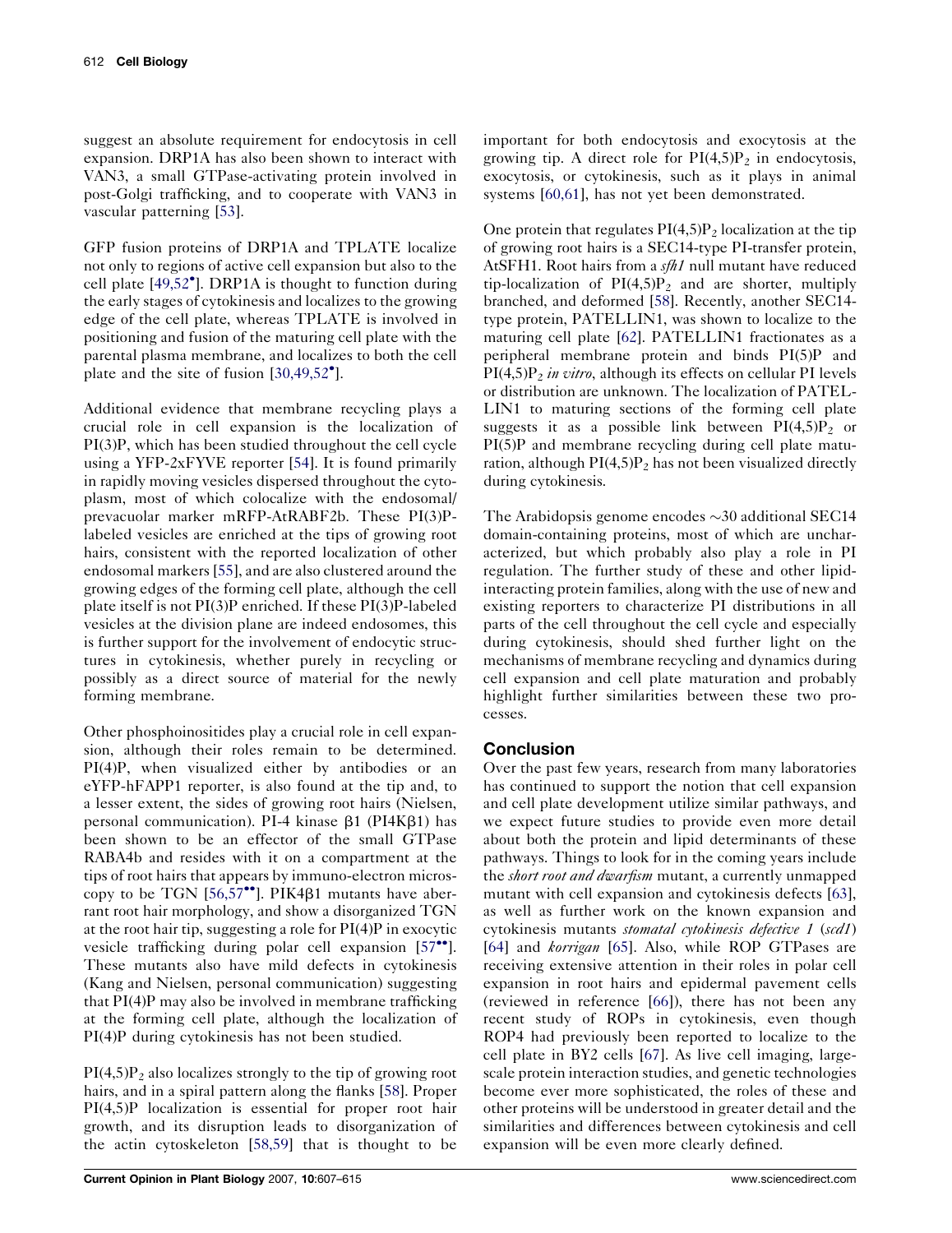### <span id="page-6-0"></span>Acknowledgements

We apologize to numerous authors for the omission of their references owing to restrictions in the length of the review and reference numbers. Special thanks also to Erik Nielsen and Byung-Ho Kang for information regarding the PI4K $\beta$ 1 mutants. Research in the authors' laboratory is supported by grants from the National Science Foundation (#0446157), United States Department of Agriculture National Research Initiative Competitive Grants Program (2004-03411) and the Department of Energy, Division of Energy Biosciences Grant DE-F02-ER20332 to SYB. CAK was supported by a Howard Hughes Medical Institute Predoctoral Fellowship. CAK and SKB were supported by the National Institutes of Health, National Research Service Award T32 GM07215 from the National Institute of General Medical Sciences.

#### References and recommended reading

Papers of particular interest, published within the annual period of review, have been highlighted as:

- of special interest
- •• of outstanding interest
- 1. Bednarek SY, Falbel TG: Membrane trafficking during plant cytokinesis. Traffic 2002, 3:621-629.
- 2. Whittington AT, Vugrek O, Wei KJ, Hasenbein NG, Sugimoto K, Rashbrooke MC, Wasteneys GO: MOR1 is essential for organizing cortical microtubules in plants. Nature 2001, 411:610-613.
- 3. Eleftheriou EP, Baskin TI, Hepler PK: Aberrant cell plate

 $\bullet$ formation in the Arabidopsis thaliana microtubule organization 1 mutant. Plant Cell Physiol 2005, 46:671-675. With reference [4\*], the authors use electron microscopy of mor1-1 root meristems to examine aberrant ultrastructure of phragmoplasts and cell plates. Vesicle aggregates and less and shortened MTs are seen after even longer exposure at restrictive temperatures.

4.  $\bullet$ Kawamura E, Himmelspach R, Rashbrooke MC, Whittington AT, Gale KR, Collings DA, Wasteneys GO: MICROTUBULE ORGANIZATION 1 regulates structure and function of microtubule arrays during mitosis and cytokinesis in the Arabidopsis root. Plant Physiol 2006, 140:102-114.

With reference [3<sup>\*</sup>], the authors show that in addition to cortical microtubule disorganization in elongating cells, mor1-1 cells display defects in mitotic and cytokinetic MT arrays, which results in misarranged chromosomes and misaligned or incomplete cell plates, in a subset of dividing cells.

- 5. Park SK, Howden R, Twell D: The Arabidopsis thaliana gametophytic mutation *gemini pollen1* disrupts microspore<br>polarity, division asymmetry and pollen cell fate. *Development* 1998, 125:3789-3799.
- 6. Park SK, Rahman D, Oh SA, Twell D: Gemini pollen 2, a male and female gametophytic cytokinesis defective mutation. Sex Plant Reprod 2004, 17:63-70.
- 7. Park SK, Twell D: Novel patterns of ectopic cell plate growth and lipid body distribution in the Arabidopsis gemini pollen1 mutant. Plant Physiol 2001, 126:899-909.
- 8. Twell D, Park SK, Hawkins TJ, Schubert D, Schmidt R, Smertenko A, Hussey PJ: MOR1/GEM1 has an essential role in the plant-specific cytokinetic phragmoplast. Nat Cell Biol 2002, 4:711-714.
- Hamada T, Igarashi H, Itoh TJ, Shimmen T, Sonobe S: Characterization of a 200 kDa microtubule-associated protein of tobacco BY-2 cells, a member of the XMAP215/MOR1 family. Plant Cell Physiol 2004, 45:1233-1242.
- 10. Blancaflor EB, Wang YS, Motes CM: Organization and function of the actin cytoskeleton in developing root cells. Int Rev Cytol 2006, 252:219-264.
- 11. Settleman J: Intercalating Arabidopsis leaf cells: a jigsaw puzzle of lobes, necks, ROPs, and RICs. Cell 2005, 120:570-572.
- 12. Staiger CJ, Blanchoin L: Actin dynamics: old friends with new stories. Curr Opin Plant Biol 2006, 9:554-562.
- 13. Szymanski DB: Breaking the WAVE complex: the point of Arabidopsis trichomes. Curr Opin Plant Biol 2005, 8:103-112.
- 14. Wasteneys GO, Yang Z: New views on the plant cytoskeleton. Plant Physiol 2004, 136:3884-3891.
- 15. Ketelaar T, Allwood EG, Hussey PJ: Actin organization and root hair development are disrupted by ethanol-induced overexpression of Arabidopsis actin interacting protein 1 (AIP1). New Phytol 2007, 174:57-62.
- 16. Sano T, Higaki T, Oda Y, Hayashi T, Hasezawa S: Appearance of actin microfilament 'twin peaks' in mitosis and their function in cell plate formation, as visualized in tobacco BY-2 cells expressing GFP-fimbrin. Plant J 2005, 44:595-605.
- 17. Zhang X, Dyachok J, Krishnakumar S, Smith LG, Oppenheimer DG: IRREGULAR TRICHOME BRANCH1 in Arabidopsis encodes a plant homolog of the actin-related protein2/3 complex activator Scar/WAVE that regulates actin and microtubule organization. Plant Cell 2005, 17:2314-2326.
- 18. Deeks MJ, Hussey PJ, Davies B: Formins: intermediates in signal-transduction cascades that affect cytoskeletal reorganization. Trends Plant Sci 2002, 7:492-498.
- 19. Cheung AY, Wu HM: Overexpression of an Arabidopsis formin stimulates supernumerary actin cable formation from pollen tube cell membrane. Plant Cell 2004, 16:257-269.
- 20. Deeks MJ, Cvrckova F, Machesky LM, Mikitova V, Ketelaar T, Zarsky V, Davies B, Hussey PJ: **Arabidopsis group le formins** localize to specific cell membrane domains, interact with actin-binding proteins and cause defects in cell expansion upon aberrant expression. New Phytol 2005, 168:529-540.
- 21. Ingouff M, Fitz Gerald JN, Guerin C, Robert H, Sorensen MB, Van Damme D, Geelen D, Blanchoin L, Berger F: Plant formin AtFH5 is an evolutionarily conserved actin nucleator involved in cytokinesis. Nat Cell Biol 2005, 7:374-380.
- 22. Yi K, Guo C, Chen D, Zhao B, Yang B, Ren H: Cloning and functional characterization of a formin-like protein (AtFH8) from Arabidopsis. Plant Physiol 2005, 138:1071-1082.
- 23. Cosgrove DJ: Growth of the plant cell wall. Nat Rev Mol Cell Biol 2005, 6:850-861.
- 24. Bosch M, Cheung AY, Hepler PK: Pectin methylesterase, a<br>regulator of pollen tube growth. Plant Physiol 2005, 138:1334-1346.
- 25. Parre E, Geitmann A: Pectin and the role of the physical properties of the cell wall in pollen tube growth of Solanum chacoense. Planta 2005, 220:582-592.
- 26. Jiang L, Yang SL, Xie LF, Puah CS, Zhang XQ, Yang WC, Sundaresan V, Ye D: VANGUARD1 encodes a pectin methylesterase that enhances pollen tube growth in the Arabidopsis style and transmitting tract. Plant Cell 2005, 17:584-596.
- 27. Tian GW, Chen MH, Zaltsman A, Citovsky V: **Pollen-specific**<br>**pectin methylesterase involved in pollen tube growth**. Dev Biol 2006, 294:83-91.
- 28. Baluška F, Liners F, Hlavačka A, Schlicht M, Van Cutsem P,
- -McCurdy DW, Menzel D: Cell wall pectins and xyloglucans are internalized into dividing root cells and accumulate within cell plates during cytokinesis. Protoplasma 2005, 225:141-155.

The authors use immuno-electron and immuno-fluorescence microscopy to show accumulation of internalized cell wall pectins and xyloglucans, and not those derived from the Golgi, in endosomes upon inhibition of the secretory pathway and their enrichment within developing cell plates of dividing root cells.

29. Dhonukshe P, Baluška F, Schlicht M, Hlavacka A, Šamaj J, --Friml J, Gadella TW Jr: Endocytosis of cell surface material mediates cell plate formation during plant cytokinesis. Dev Cell 2006, 10:137-150.

Using light and immuno-election microscopy, the authors suggest a model by which endocytosed membrane, protein, and cell wall material are the major building blocks for constructing the cell plate by way of the endosomal compartments.

30. Seguí-Simarro JM, Austin JR 2nd, White EA, Staehelin LA: Electron tomographic analysis of somatic cell plate formation in meristematic cells of Arabidopsis preserved by highpressure freezing. Plant Cell 2004, 16:836-856.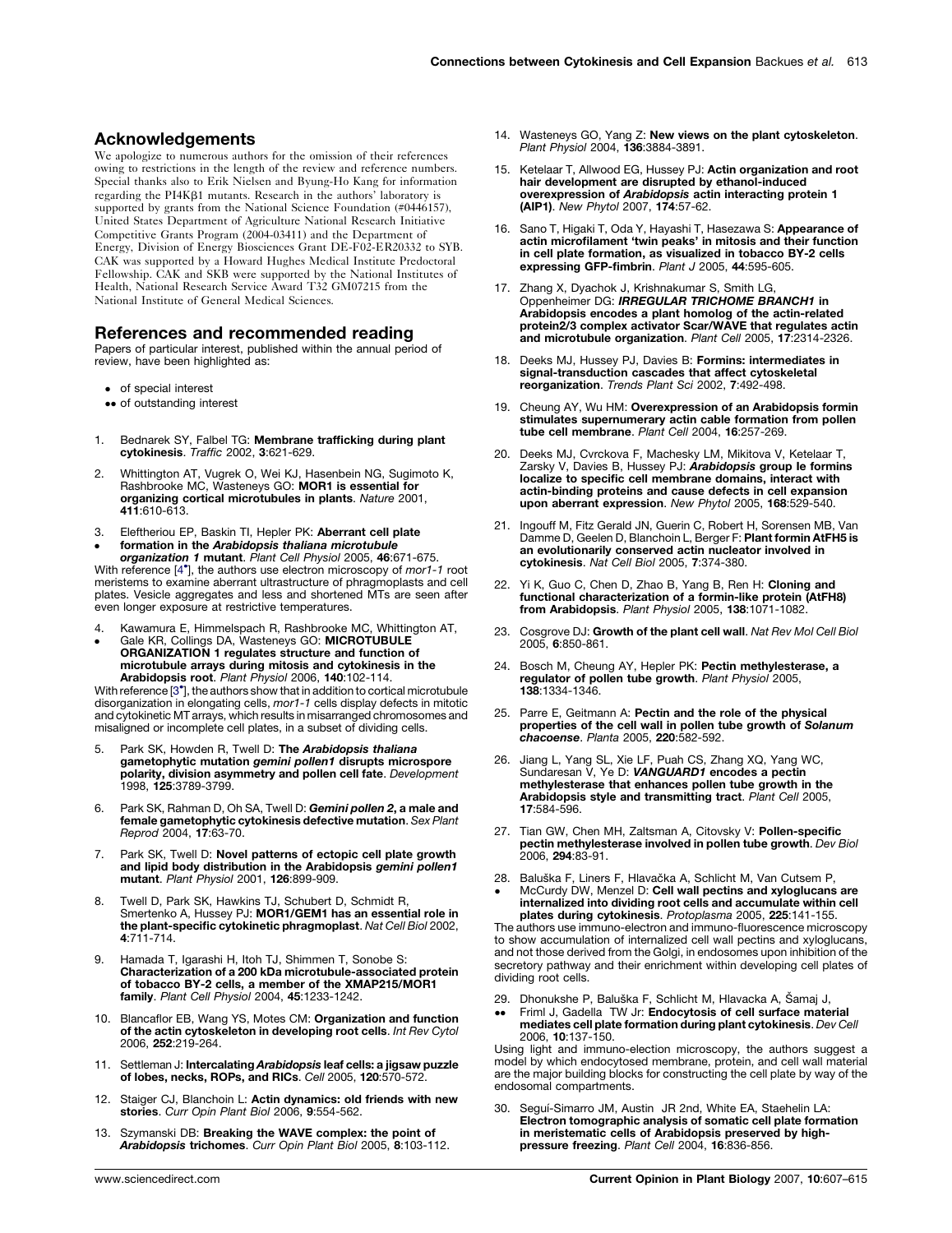- <span id="page-7-0"></span>31. Cole RA, Synek L, Zarsky V, Fowler JE: SEC8, a subunit of the putative Arabidopsis exocyst complex, facilitates pollen germination and competitive pollen tube growth. Plant Physiol 2005, 138:2005-2018.
- 32. Synek L, Schlager N, Elias M, Quentin M, Hauser MT, Zarsky V: AtEXO70A1, a member of a family of putative exocyst subunits specifically expanded in land plants, is important for polar growth and plant development. Plant J 2006, 48:54-72.
- 33. Dettmer J, Hong-Hermesdorf A, Stierhof YD, Schumacher K:
- $\bullet$ Vacuolar H+-ATPase activity is required for endocytic and secretory trafficking in Arabidopsis. Plant Cell 2006, 18:715-730.

With reference [46<sup>\*</sup>], these studies suggest that the *trans-*Golgi network (TGN) can act as an endoctyic compartment. Specifically, the VHA-a1 colocalizes with TGN markers, but when inhibited, blocks the trafficking of endocytic material.

- 34. Geldner N, Anders N, Wolters H, Keicher J, Kornberger W,<br>Muller P, Delbarre A, Ueda T, Nakano A, Jürgens G: **The** Arabidopsis GNOM ARF-GEF mediates endosomal recycling, auxin transport, and auxin-dependent plant growth. Cell 2003, 112:219-230.
- 35. Dhonukshe P, Aniento F, Hwang I, Robinson DG, Mravec J, Stierhof YD, Friml J: Clathrin-mediated constitutive endocytosis of PIN auxin efflux carriers in Arabidopsis. Curr Biol 2007, 17:520-527.
- 36. Otegui MS, Mastronarde DN, Kang BH, Bednarek SY, Staehelin LA: Three-dimensional analysis of syncytial-type cell plates during endosperm cellularization visualized by high resolution electron tomography. Plant Cell 2001, 13:2033-2051.
- 37. Otegui MS, Staehelin LA: Electron tomographic analysis of post-meiotic cytokinesis during pollen development in Arabidopsis thaliana. Planta 2004, 218:501-515.
- 38. Seguí-Simarro JM, Staehelin LA: Cell cycle-dependent changes in Golgi stacks, vacuoles, clathrin-coated vesicles and multivesicular bodies in meristematic cells of Arabidopsis thaliana: a quantitative and spatial analysis. Planta 2006, 223:223-236.
- 39. Samuels AL, Giddings TH Jr, Staehelin LA: Cytokinesis in tobacco BY-2 and root tip cells: a new model of cell plate formation in higher plants. J Cell Biol 1995, 130:1345-1357.
- 40. Oliviusson P, Heinzerling O, Hillmer S, Hinz G, Tse YC, Jiang L, Robinson DG: Plant retromer, localized to the prevacuolar compartment and microvesicles in Arabidopsis, may interact with vacuolar sorting receptors. Plant Cell 2006, 18:1239-1252.
- 41. Williams RL, Urbe S: The emerging shape of the ESCRT machinery. Nat Rev Mol Cell Biol 2007, 8:355-368.
- 42. Winter V, Hauser MT: Exploring the ESCRTing machinery in eukaryotes. Trends Plant Sci 2006, 11:115-123.
- 43.
- -- Spitzer C, Schellmann S, Sabovljevic A, Shahriari M, Keshavaiah C, Bechtold N, Herzog M, Muller S, Hanisch FG, Hulskamp M: The Arabidopsis elch mutant reveals functions of an ESCRT component in cytokinesis. Development 2006, 133:4679-4689.

The elch mutant, which has defects in cytokinesis in several cell types, was identified as a component of the ESCRT machinery involved in sorting to the multivesicular body for degradation. The authors suggest that the cytokinesis defect may be acting through the microtubule cytoskeleton and mis-regulation of a protein component.

- 44. Uemura T, Ueda T, Ohniwa RL, Nakano A, Takeyasu K, Sato MH: Systematic analysis of SNARE molecules in Arabidopsis: dissection of the post-Golgi network in plant cells. Cell Struct Funct 2004, 29:49-65.
- 45. Ritzenthaler C, Nebenfuhr A, Movafeghi A, Stussi-Garaud C, Behnia L, Pimpl P, Staehelin LA, Robinson DG: Reevaluation of the effects of brefeldin A on plant cells using tobacco Bright Yellow 2 cells expressing Golgi-targeted green fluorescent protein and COPI antisera. Plant Cell 2002, 14:237-261.
- 46. Lam SK, Siu CL, Hillmer S, Jang S, An G, Robinson DG, Jiang L:  $\bullet$ Rice SCAMP1 defines clathrin-coated, trans-golgi-located
- tubular–vesicular structures as an early endosome in tobacco BY-2 cells. Plant Cell 2007, 19:296-319.

With reference [[29](#page-6-0)\*], these studies suggest that the trans-Golgi network (TGN) can act as an endoctyic compartment. Specifically, the Rice homolog of the endocytic compartment marker, SCAMP, colocalizes with TGN components, and when visualized with Golgi markers, appears separated in space from the core Golgi.

- 47. Picton JM, Steer MW: Membrane recycling and the control of secretory activity in pollen tubes. J Cell Sci 1983, 63:303-310.
- 48. Blackbourn HD, Jackson AP: Plant clathrin heavy chain: sequence analysis and restricted localisation in growing pollen tubes. J Cell Sci 1996, 109(Pt 4):777-786.
- 49. Kang BH, Busse JS, Bednarek SY: Members of the Arabidopsis<br>dynamin-like gene family, ADL1, are essential for plant dynamin-like gene family, ADL1, are essential for plant<br>cytokinesis and polarized cell growth. *Plant Cell* 2003,<br>15:899-913.
- 50. Kang BH, Busse JS, Dickey C, Rancour DM, Bednarek SY: The Arabidopsis cell plate-associated dynamin-like protein, ADL1Ap, is required for multiple stages of plant growth and development. Plant Physiol 2001, 126:47-68.
- 51. Kang BH, Rancour DM, Bednarek SY: The dynamin-like protein ADL1C is essential for plasma membrane maintenance during pollen maturation. Plant J 2003, 35:1-15.
- 52. Van Damme D, Coutuer S, De Rycke R, Bouget FY, Inzé D, -Geelen D: Somatic cytokinesis and pollen maturation in A*rabidopsis* depend on TPLATE, which has domains similar to<br>coat proteins. *Plant Cell 2*006, 18:3502-3518.

The authors identify a novel protein, TPLATE, with a unique localization the growing edges of the cell plate as well as the contact point between the cell plate and the mother cell wall. They show TPLATE to be necessary both for somatic cytokinesis as well as pollen development.

- 53. Sawa S, Koizumi K, Naramoto S, Demura T, Ueda T, Nakano A, Fukuda H: DRP1A is responsible for vascular continuity synergistically working with VAN3 in Arabidopsis. Plant Physiol 2005, 138:819-826.
- 54. Vermeer JE, van Leeuwen W, Tobena-Santamaria R, Laxalt AM,<br>Jones DR, Divecha N, Gadella TW Jr, Munnik T: **Visualization** of PtdIns3P dynamics in living plant cells. Plant J 2006, 47:687-700.
- 55. Voigt B, Timmers AC, Šamaj J, Hlavacka A, Ueda T, Preuss M, Nielsen E, Mathur J, Emans N, Stenmark H et al.: Actin-based motility of endosomes is linked to the polar tip growth of root hairs. Eur J Cell Biol 2005, 84:609-621.
- 56. Preuss ML, Serna J, Falbel TG, Bednarek SY, Nielsen E: The Arabidopsis Rab GTPase RabA4b localizes to the tips of growing root hair cells. Plant Cell 2004, 16:1589-1603.
- 57. Preuss ML, Schmitz AJ, Thole JM, Bonner HK, Otegui MS,
- --Nielsen E: A role for the RabA4b effector protein PI-4Kbeta1 in polarized expansion of root hair cells in Arabidopsis thaliana. J Cell Biol 2006, 172:991-998.

The phosphoinositide-4-kinase  $PI-4K\beta1$  is shown to interact with the small GTPase RabA4B, localize to RabA4B compartments at the tip of growing root hairs, and be essential for normal root hair expansion. This provides the first link between PI(4)P and polar cell expansion.

- 58. Vincent P, Chua M, Nogue F, Fairbrother A, Mekeel H, Xu Y, Allen N, Bibikova TN, Gilroy S, Bankaitis VA: A Sec14p-nodulin domain phosphatidylinositol transfer protein polarizes membrane growth of Arabidopsis thaliana root hairs. J Cell Biol 2005, 168:801-812.
- 59. Braun M, Baluška F, von Witsch M, Menzel D: Redistribution of actin, profilin and phosphatidylinositol-4,5-bisphosphate in growing and maturing root hairs. Planta 1999, 209:435-443.
- 60. Cremona O, De Camilli P: Phosphoinositides in membrane traffic at the synapse. J Cell Sci 2001, 114:1041-1052.
- 61. Field SJ, Madson N, Kerr ML, Galbraith KA, Kennedy CE, Tahiliani M, Wilkins A, Cantley LC: PtdIns(4,5)P2 functions at the cleavage furrow during cytokinesis. Curr Biol 2005, 15:1407-1412.
- 62. Peterman TK, Ohol YM, McReynolds LJ, Luna EJ: Patellin1, a novel Sec14-like protein, localizes to the cell plate and binds phosphoinositides. Plant Physiol 2004, 136:3080-3094 discussion 3001–3082.